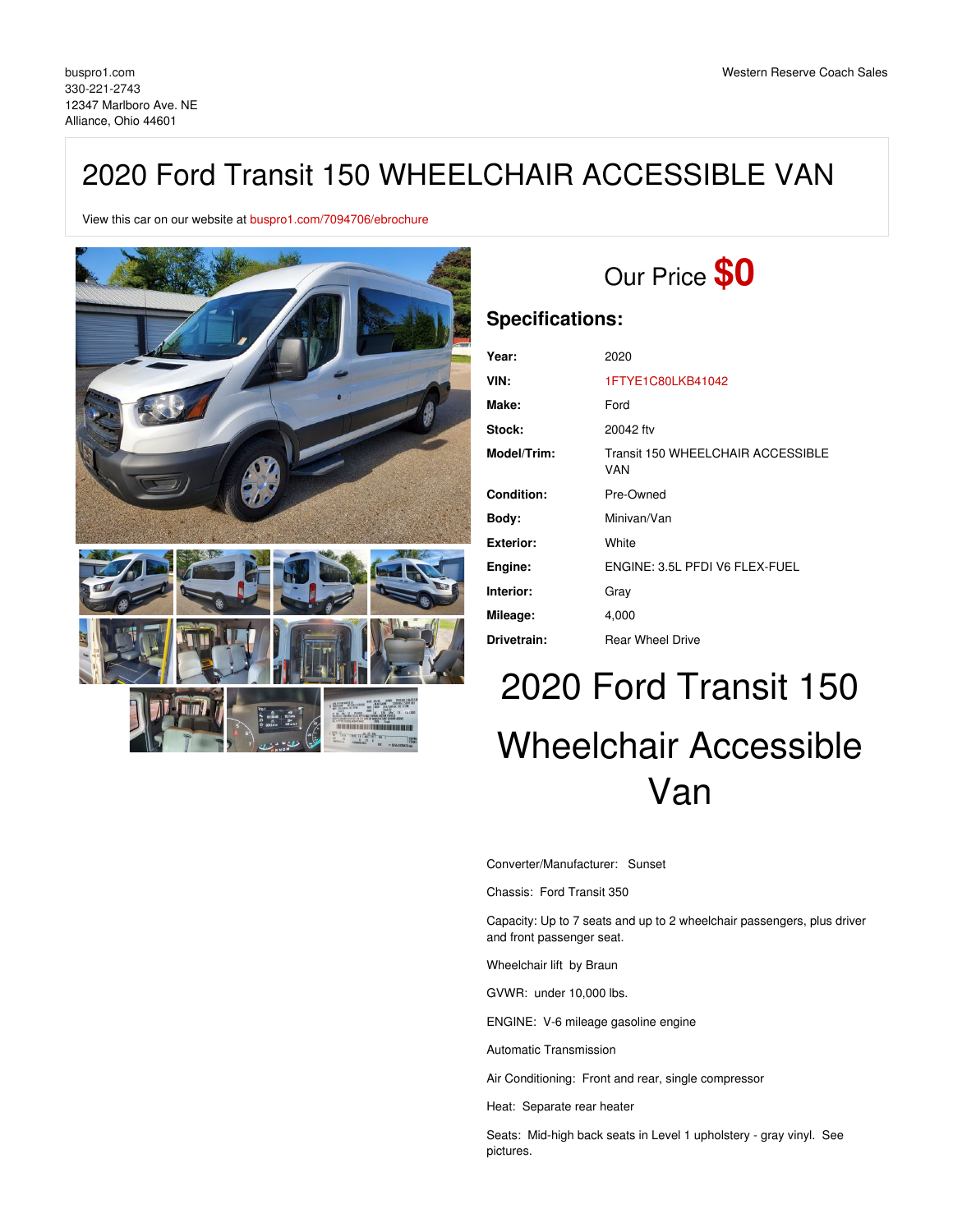OPTIONS Available from Western Reserve Coach Sales:

A. Additional paint, graphics, lettering, etc. available at cost. Call or email for more inquiries and quotes.

B. Other seats available for to install. Call to discuss options and costs.

Warranty Info: Van will be sold with all OEM warranties at the time of delivery: 36 month/36,000 miles. Extended drive train warranty provided by Ford.

DEALER INFO: Bus offered for sale by WESTERN RESERVE COACH SALES and BUSPRO1.COM of Alliance, Ohio. Western Reserve is a dealer of New and Used Buses, Commercial Vans, and Wheelchair Accessible Vehicles.

For any more information on this vehicle, please contact Mark @ 330- 221-2743 or via email at mryan@buspro1.com

Additional information about BusPro1.com and Western Reserve Coach Sales: We offer many NEW and USED buses. If you're looking for a USED bus, you have found the best source for used buses. Certified buses in our inventory are inspected before delivery so that they will pass most state bus inspections. If you are looking for a CHURCH BUS, NURSING HOME BUS, BUS for a MUSIC BAND, WHEELCHAIR BUS, AMBULETTE VAN, an ADULT DAY CARE CENTER BUS, CHILD CARE CENTER BUS, TOUR BUS, CHARTER BUS, LIMOUSINE BUS, COLLEGE BUS, FAMILY BUS - you name it, we have it or we can get it for you! Many of our customers have us find the bus they need, we bring it in, inspect it, make repairs, and delivery it to them. We can do the same for you. Buy your next bus from Western Reserve Coach Sales and BusPro1.com and you will not be disappointed! Other buses we have furnished: showroom buses, tour buses, charter buses, team buses, university and college buses, ambulette buses, medical transport buses, emergency personnel buses, child care buses, family buses, and more. You name it, we probably have done it!

Areas served: BusPro1.com and Western Reserve Coach Sales are located in Alliance , Ohio - 60 miles southeast of Cleveland , Ohio ; 25 miles east of Akron , Ohio ; 20 miles east of Canton, Ohio; and 30 miles east of Youngstown, Ohio. We are also conveniently located within a comfortable driving distance to Pittsburgh , Pennsylvania - 100 miles; Columbus , Ohio - 150 miles; Toledo , Ohio - 120 miles; Cincinnati , Ohio - 250 miles; and Detroit , Michigan - 200 miles. We have customers from all over the country including California , New York , West Virginia , Kentucky , New Jersey , Virgina , Utah , North Carolina , South Carolina , Florida , Georgia , Tennessee , Iowa , Illinois , Indiana , Alabama , New Mexico , Missouri , New Hampshire , Vermont , Rhode Island , Massachusetts , Connecticut , Delaware , Maryland , Wisconsin , and Minnesota . We have also sold buses to customers in Canada - Ontario , Nova Scotia , New Brunswick , Saskatchewan , British Columbia , and Quebec . Some of our buses have made it to Mexico and Central America , as well as Europe and the Middle East .

THANK YOU!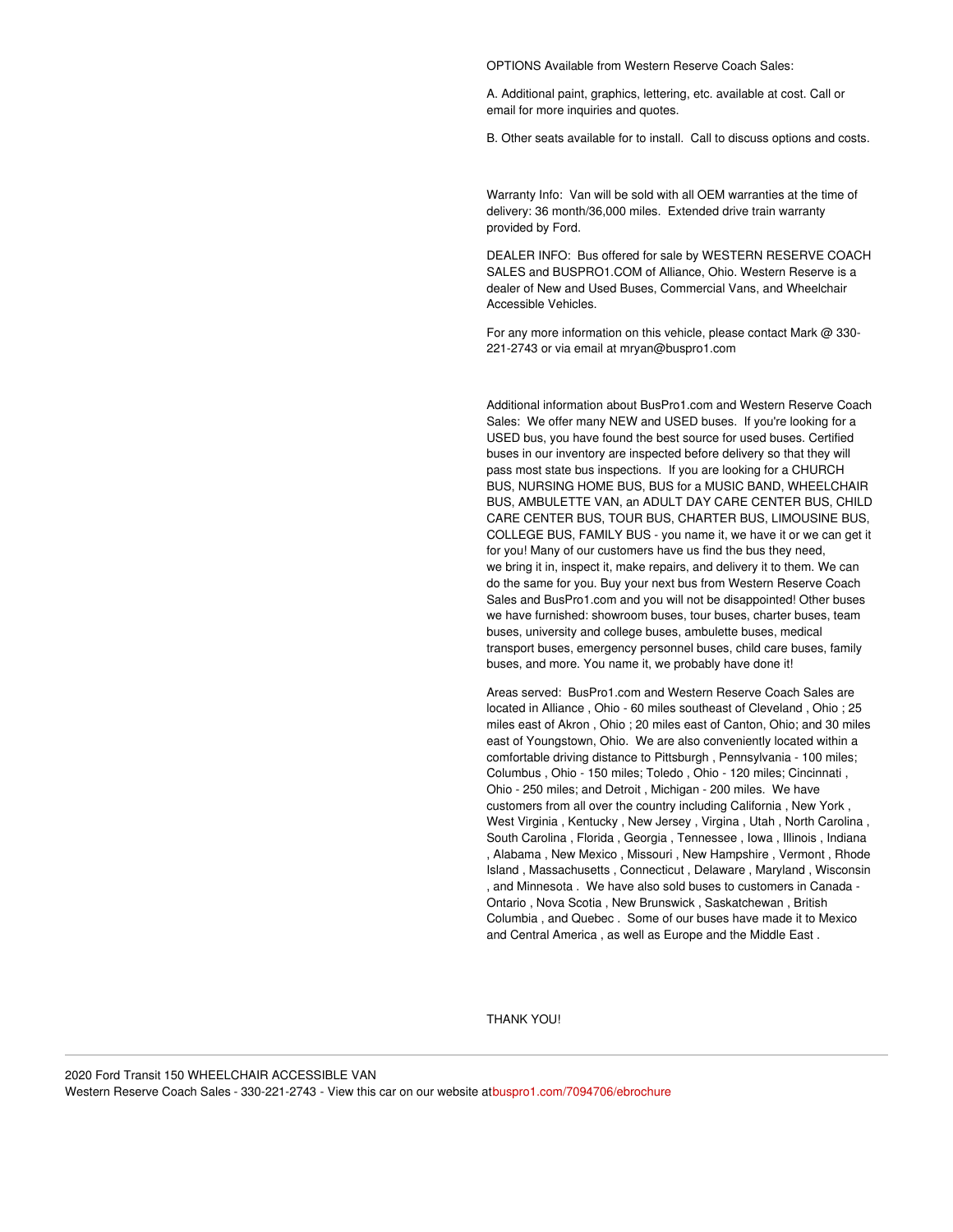

#### 2020 Ford Transit 150 WHEELCHAIR ACCESSIBLE VAN

Western Reserve Coach Sales - 330-221-2743 - View this car on our website a[tbuspro1.com/7094706/ebrochure](https://buspro1.com/vehicle/7094706/2020-ford-transit-150-wheelchair-accessible-van-alliance-ohio-44601/7094706/ebrochure)

## **Installed Options**

#### **Interior**

- 2 12V DC Power Outlets- 4-Way Driver Seat- 4-Way Passenger Seat
- Analog Appearance- Cargo Space Lights
- Dark Palazzo Gray Vinyl Bucket Seats -inc: 2-way manual driver seat, 2-way manual passenger seat and driver armrest
- Driver Foot Rest- Fade-To-Off Interior Lighting
- FordPass Connect 4G Mobile Hotspot Internet Access- Front Cloth Headliner
- Front Cupholder- Front Map Lights- Front Only Vinyl/Rubber Floor Covering
- Gauges -inc: Speedometer, Odometer, Engine Coolant Temp, Tachometer and Trip Odometer
- Instrument Panel Bin, Driver And Passenger Door Bins
- Interior Trim -inc: Metal-Look Instrument Panel Insert Locking Glove Box
- Manual Adjustable Front Head Restraints- Manual Air Conditioning
- Manual Tilt/Telescoping Steering Column
- Partial Floor Console w/Storage, Full Overhead Console w/Storage and 2 12V DC Power **Outlets**
- Power 1st Row Windows w/Driver 1-Touch Down Power Door Locks w/Autolock Feature
- Remote Keyless Entry w/Integrated Key Transmitter, Illuminated Entry and Panic Button
- Securilock Anti-Theft Ignition (pats) Engine Immobilizer- Urethane Gear Shifter Material
- Vinyl Front Bucket Seats

#### **Exterior**

- Auto On/Off Aero-Composite Halogen Auto High-Beam Headlamps
- Black Bodyside Cladding and Black Wheel Well Trim Black Door Handles
- Black Front Bumper- Black Grille- Black Rear Bumper w/1 Tow Hook
- Black Side Mirrors w/Convex Spotter and Manual Folding
- Black Side Windows Trim and Black Front Windshield Trim Clearcoat Paint
- Front License Plate Bracket- Full-Size Spare Tire Stored Underbody w/Crankdown
- Fully Galvanized Steel Panels- Headlights-Automatic Highbeams- Laminated Glass
- Light Tinted Glass- Short-Arm Manual-Folding Power Adjust Mirrors